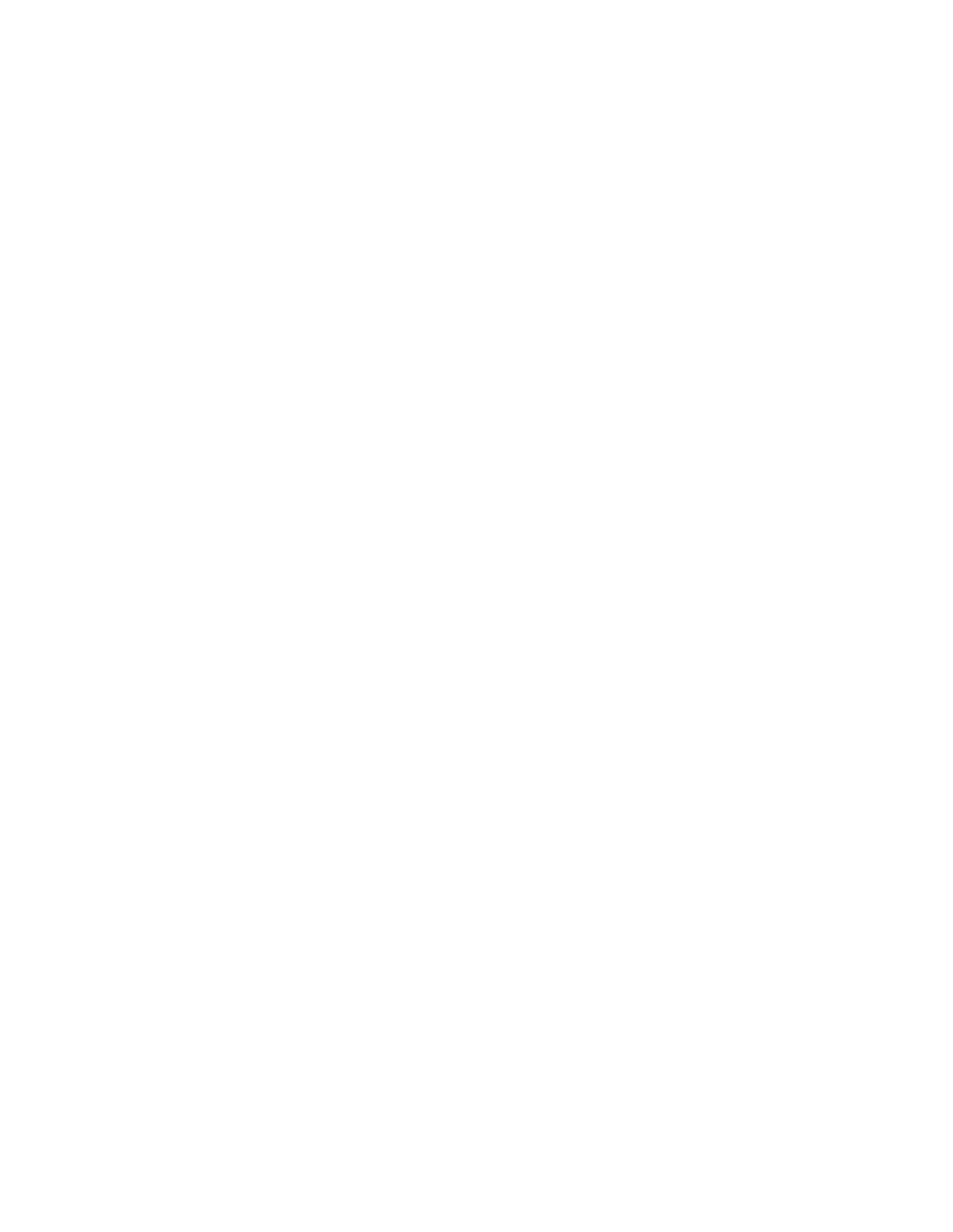### **PART 1**

#### **USE OF FIRE INSURANCE PROCEEDS**

### **§7-101. Use of Fire Insurance Proceeds.**

- 1. When there is fire damage to a property, structure or building in East Rockhill Township (hereinafter "property"), no insurance company, association or exchange (hereinafter "insurer") doing business in the Commonwealth of Pennsylvania shall pay a claim of a named insured for fire damage to the property within the Township of East Rockhill, Bucks County, Pennsylvania, where the amount recoverable for the fire loss to the property under all policies exceeds \$7,500, unless the insurer is furnished by the Treasurer of the Township of East Rockhill with a certificate pursuant to Section 508(b) of the Insurance Company Law of 1921, as amended by Act 98 of 1992 and Act 93 of 1994 (40 P.S. §608) (collectively "the Act"), and unless there is compliance with the procedures set forth in Section 508(c) and 508(d) of the Act, as amended.
- 2. Where there are delinquent taxes, assessments, penalties or user charges against the property (hereinafter "municipal claims"), or there are expenses which the Township has incurred as costs for removal, repair or securing of the property (hereinafter "municipal expenses"), the Secretary of the Township shall immediately render a bill for such work, if he/she has not already done so. Upon written request of the named insured specifying the tax description of the property, the name and address of the insurer and the date of receipt by the insurer of a loss report of the claim, the Treasurer of the Township shall furnish a certificate, within 14 days after the request to the insurer either stating that there are no unpaid municipal claims or municipal expenses against the property or specifying the nature and amount of such municipal claims or municipal expenses, accompanied by a bill for such amounts. Taxes, assessments, penalties and user charges shall be deemed delinquent for this purpose if a lien could have been filed for such claims under applicable law. Upon receipt of a certificate and bill pursuant to this section, the insurer shall transfer to the Secretary of the Township an amount from the insurance proceeds sufficient to pay said sums prior to making payment to the named insured, subject to the provisions of Subsection 3 hereof.
- 3. When all municipal claims and municipal expenses have been paid pursuant to Subsection 2 of this section or when the Township Treasurer has issued a certificate described in Subsection 2 indicating that there are no municipal claims or municipal expenses against the property, the insurer shall pay the claim of the named insured in accordance with the policy terms, unless the loss agreed upon by the named insured and the insurer equals or exceeds 60% of the aggregate limits of liability on all fire policies covering the property. In the case of such a loss, the Insurer, the insured and the Township shall follow the following procedures: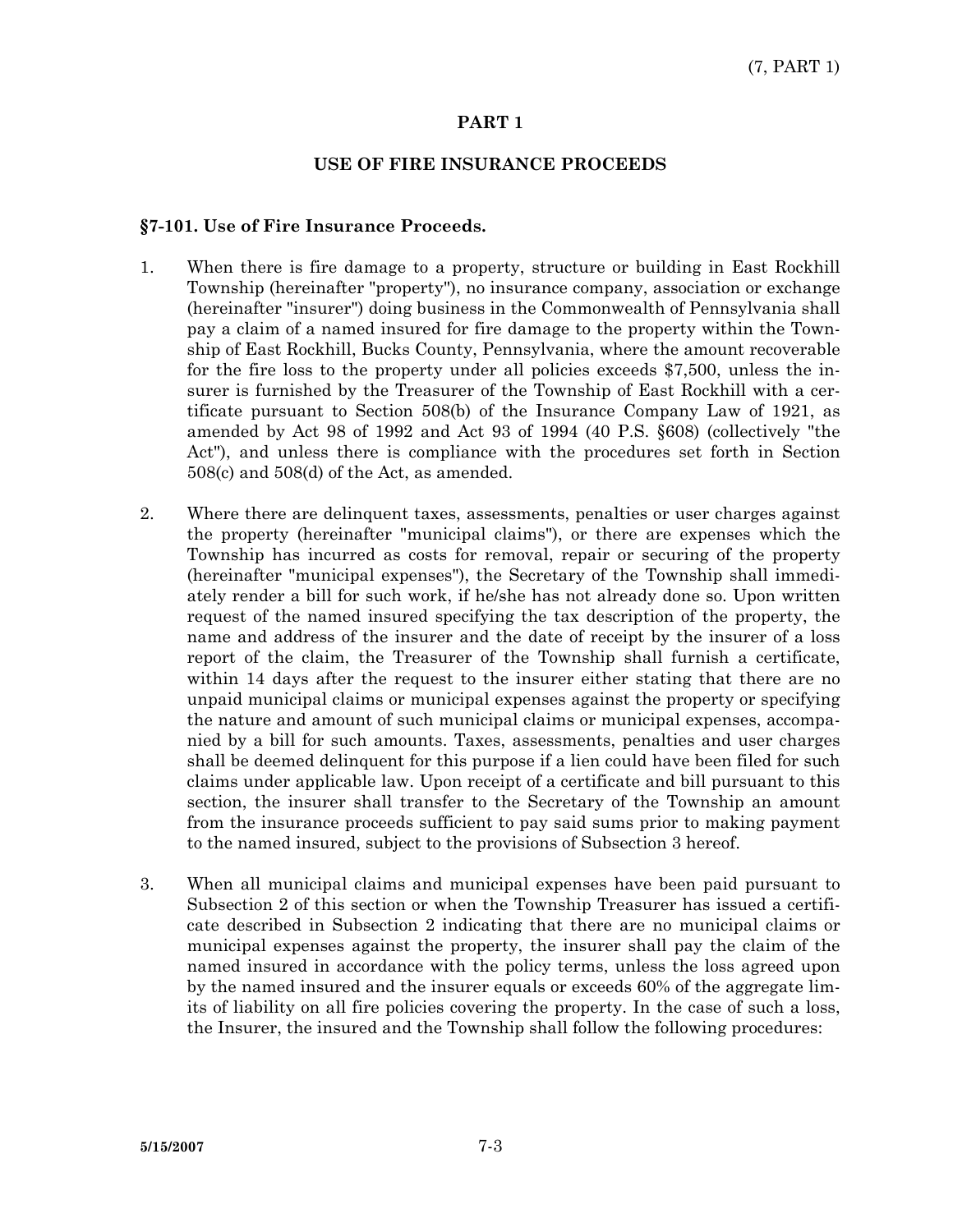- A. The insurer shall transfer from the insurance proceeds to the Township Treasurer, in the aggregate, \$2,000 for each \$15,000 of such claim or fraction thereof; or
- B. If, at the time a loss report is submitted by the insured, such insured has submitted to the insurer, with a copy to the Township, a contractor's signed estimate of the cost of removing, repairing or securing the property in an amount less than the amount calculated under the foregoing transfer formula, the insurer shall transfer to the Secretary of the Township of East Rockhill from the insurance proceeds the amount specified in the estimate. If there is more than one insurer, the transfer of proceeds shall be on a prorata basis by all insurers insuring the property.
- C. Upon receipt of the above-described portion of the insurance proceeds, the Secretary of the Township of East Rockhill, Bucks County, Pennsylvania, shall do the following:
	- (1) Place the proceeds in a separate fund to be used solely as security against the total municipal expenses anticipated by the Township to be required in removing, repairing or securing the property, as required by this Part 1. Such costs shall include, without limitation, any engineering, legal or administrative costs incurred by the Township in connection with such removal, repair or securing or any proceedings related thereto.
	- (2) Mail to the named insured at the address received from the insurer a notice that the proceeds have been received by the Township and that the procedures under this subsection shall be followed.
	- (3) After the transfer, the named insured may submit to the Township of East Rockhill a contractor's signed estimate of the cost of removing, repairing or securing the property, in which event the Township Secretary shall, if such estimate is deemed by the Township Secretary to be reasonable, return to the insured the amount of the funds transferred to the Township of East Rockhill in excess of that amount required to pay the municipal expenses; provided, however, that the Township has not commenced to remove, repair or secure the property, in which case the Township will complete the work.
	- (4) Pay to the Treasurer of the Township, for reimbursement to the Township general fund, the amount of the municipal expenses paid by the Township.
	- (5) Pay the remaining balance in the fund, without interest, to the named insured upon receipt of a certificate issued by the Township Secretary that the repair, removal or securing of the property has been completed in accordance with all applicable codes and regulations of the Township.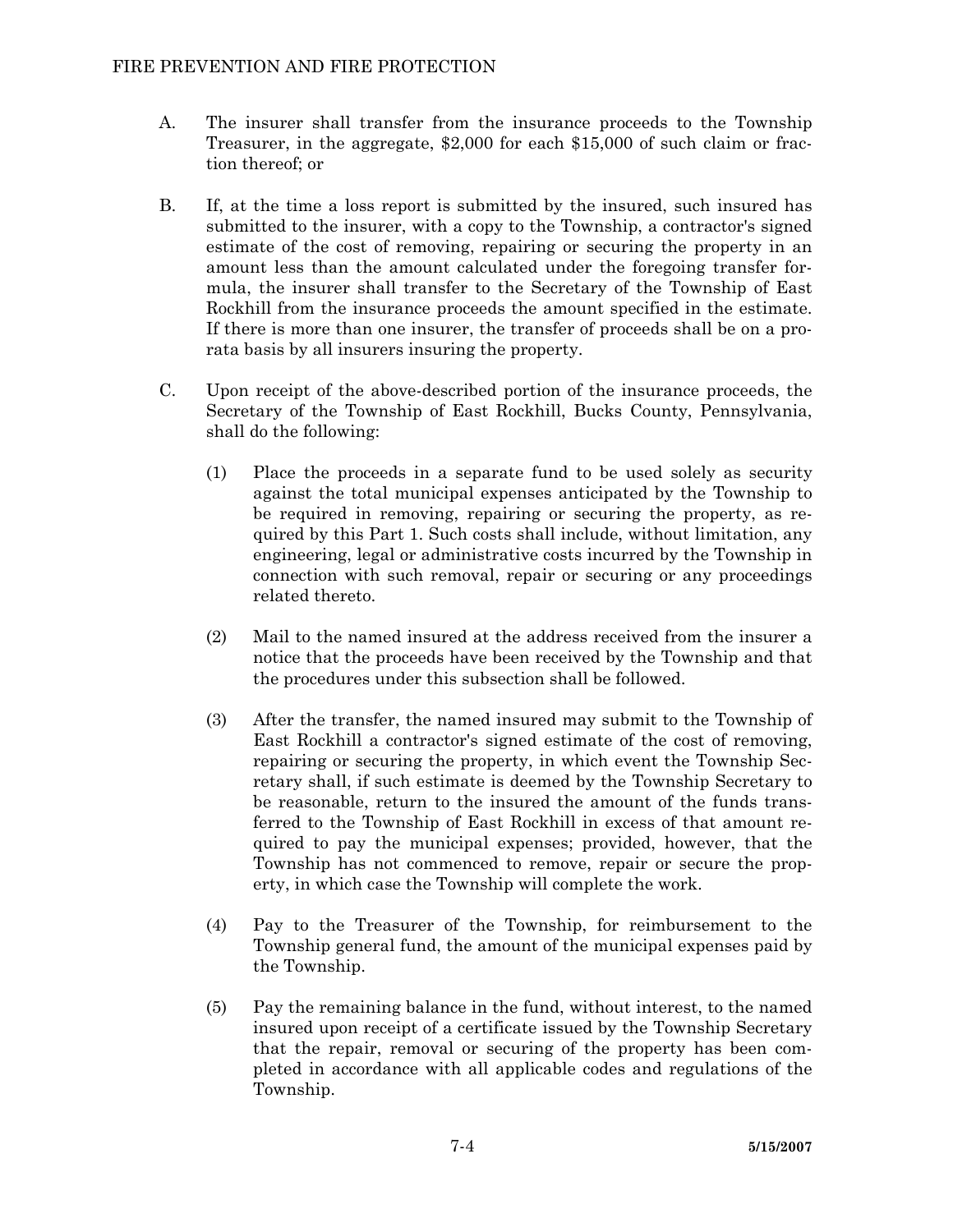D. Nothing in this section shall be construed to limit the ability of the Township to recover any deficiency in the amount of municipal claims or municipal expenses recovered pursuant to this Part 1, or to insurance proceeds, by an action at law or in equity to enforce the Township Codes or to enter into an agreement with the named insured with regard to such other disposition of the proceeds as the Township may deem responsible.

(Ord. 233A, 5/15/2007)

## **§7-102. Limits of Liability.**

Nothing in this Part 1 shall be construed to make an insurance company, association or exchange liable for any amount in excess of proceeds payable under its insurance policy or for any other act performed pursuant to this Part 1 or to make the Township or any public official of the Township an insured under a policy of insurance or to create an obligation to pay delinquent property taxes or unpaid removal liens or expenses other than as provided in this Part 1.

(Ord. 233A, 5/15/2007)

## **§7-103. Insurance Company Rights Reserved.**

An insurance company, association or exchange making payment of policy proceeds under this Part 1 for delinquent taxes or structural removal liens or removal expenses incurred by the Township of East Rockhill shall have full benefit of such payment, including all rights of subrogation and of assignment.

(Ord. 233A, 5/15/2007)

### **§7-104. Construal of Provisions.**

This Part 1 shall be liberally construed to accomplish its purpose to deter the commission of arson and related crimes, to discourage the abandonment of property and to prevent urban blight and deterioration.

(Ord. 233A, 5/15/2007)

### **§7-105. Notification of Pennsylvania Department of Community and Economic Development.**

The Secretary of the Township of East Rockhill shall transmit a certified copy of this Part 1 promptly to the Pennsylvania Department of Community and Economic Development.